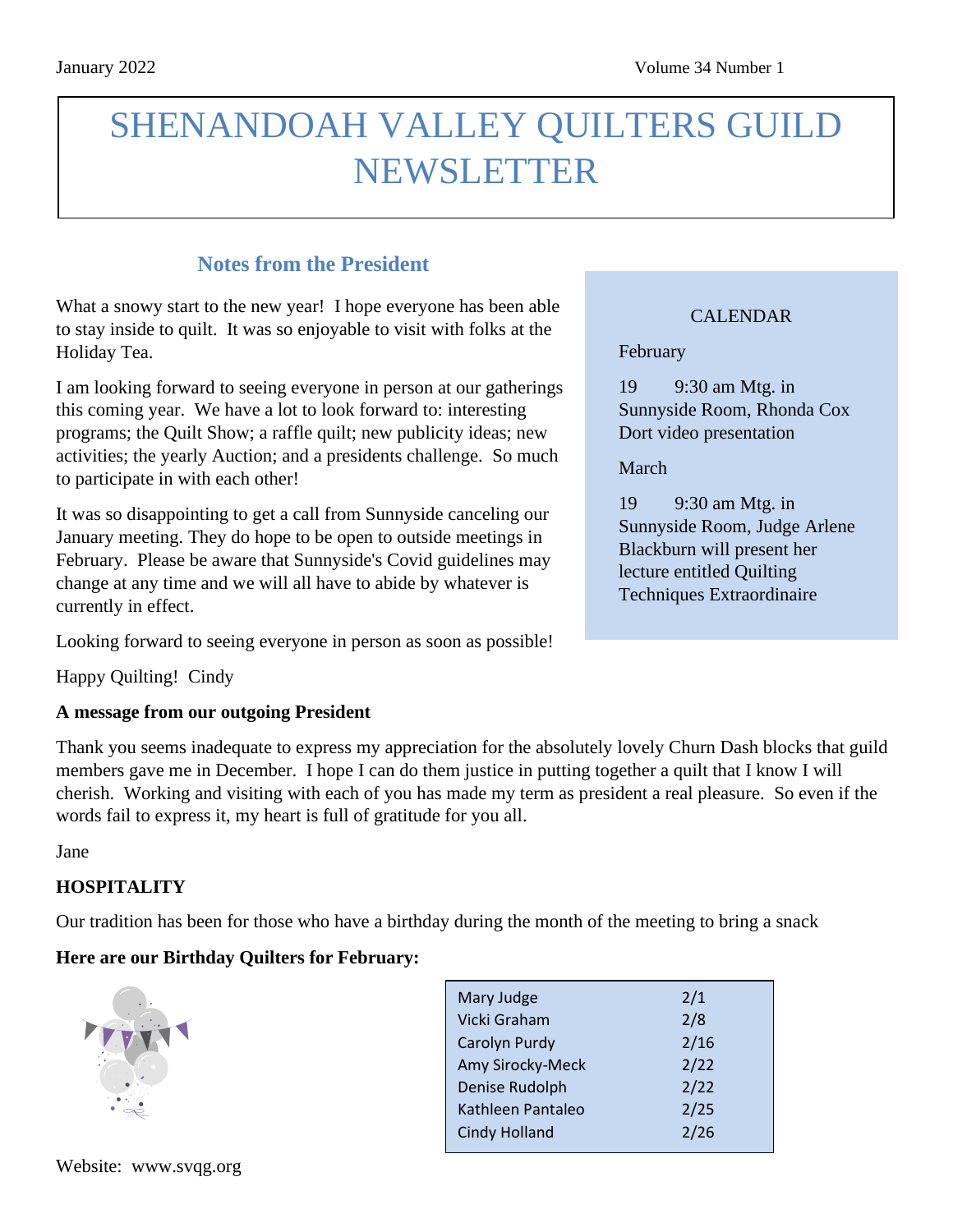#### January 2022

### **OPPORTUNITY** (see Jane Crockett for additional information)

Here is something to consider during the coming weeks:

The Piecemakers of Sevier County (Tennessee) have invited SVQG to participate in a challenge entitled "Animals You See at the Zoo". This invites our guild to submit entries representing animal(s) seen at a zoo. The maximum size is 160 inches (no minimum size is indicated). Each entry must have a 4 inch sleeve and an identifying tag on the back.

To participate in the challenge, our guild must submit **five** entries. These pieces will be exhibited and judged at the Mountain Quiltfest which is being held in Pigeon Forge, TN June 6-9, 2022.

Several of us have attended Quiltfest during past years including Lori Abbott-Herrick, Fran Miller, Linda Puhle, Cindy Holland, and Shelby Bellamy. It's a good show, and there are always good classes offered.

Information on the show can be found at [https://www.mypigeonforge.com/event/quiltfest.](https://www.mypigeonforge.com/event/quiltfest) If you are interested in creating an entry, please see me for more information about the entry process. The registration deadline for submissions is May 1.

### **SERVICE**

Once again, we seem to have a lot of time to spend in our sewing rooms – between the weather and the latest Covid variant!

I did come to Bridgewater on the 15th and got a lot of quilt tops at my dad's house!! I usually see Dad between meeting times so if you have tops, I can pick them up and get them back to you at the next meeting. His phone number is 540-280-3500.

We will be having our next collection in June, and we want to have a great display at the quilt show!!

I have been using Carolyn Shank's pattern and am on my 4<sup>th</sup> patriotic quilt with that technique. I can't wait to show you how it turned out!! It is really easy and gave me a way to use up some of my 10" packs!!

A reminder of the lap quilt sizes – width 36" to 60", length 45" to 60".

Sewing in the snow!

Denise Rudolph, Service Chair

### **SUNSHINE COMMITTEE**

The Guild bylaws state: "The Sunshine Committee shall be responsible for providing notes and/or thinking-ofyou blocks to Guild members who may be in need of physical or emotional support."

It is easy for me to get the birthdays of members from the newsletter listing or from the membership list. As for other thinking-of-you situations, I need help from you guild members.

If you know of someone that could use a TOY block, please call or text me at 540-867-9486 or email me at [ceshank@gmail.com.](mailto:ceshank@gmail.com)

Thank you for your help!

Carolyn Shank, Sunshine Chairman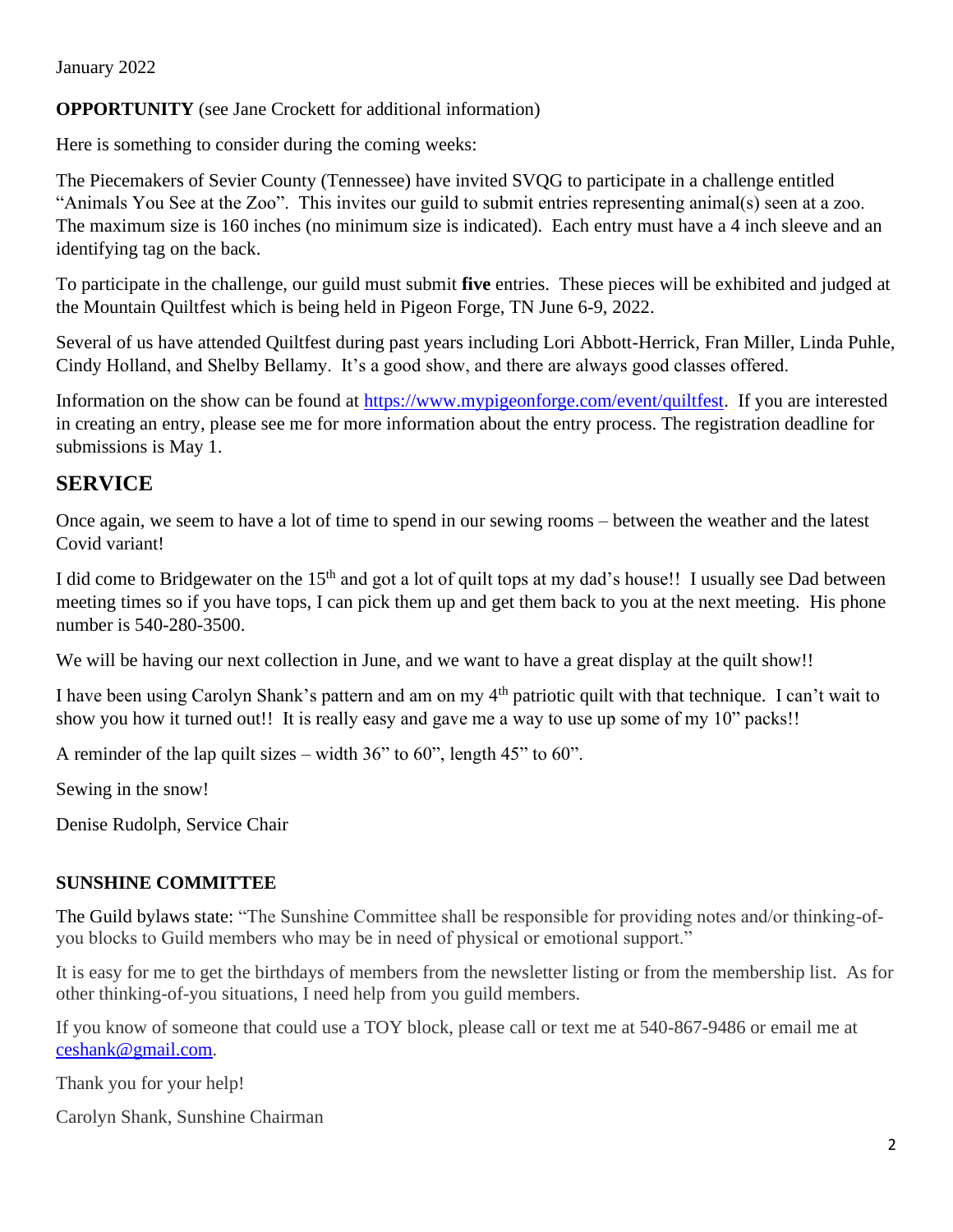### **NEWSLETTER**

The deadline for the March newsletter is Friday, February 25<sup>th</sup>. Please look for your newsletter to be sent out early the following week. Please email any items to [Leigh](mailto:Leigh) Anne McMurray at [leighanne.mcmurray@gmail.com.](mailto:leighanne.mcmurray@gmail.com)

### **QUILT SHOW**

Our theme for the show will be Stronger Together. I would like the focus to be on group quilts such as Bonnie Hunter quilts, the Apple Challenge, Patriotic and Quilt Bee quilts done on a theme (if any), but of course anything you want to enter will be fine. We should be able to have each member enter one or more items. Please finish those quilts and add your sleeve NOW!

Debbie Jungling

### **PUBLICITY**

A big thank you to Vicki Graham for sponsoring a full-page ad in the Turner Ashby High School playbill. Her donation allows the guild to advertise the quilt show to a wider audience who would have interest in the show. Thank you, Vicki, for your generosity!

Work is underway for the color postcards advertising the quilt show and Anna Lynn hopes to have them ready by the February guild meeting. A publicity plan for the quilt show is being developed and will be submitted to the quilt show committee before the February meeting. Once a plan has been developed, we will need everyone's ideas and help.

Some members suggested at the December meeting that it would be nice to have a publicity board at guild meetings announcing quilting events. The board will be available at the February meeting. If you have a quilting opportunity you would like to advertise, please let Anna Lynn Bell know.

### **PROGRAMS**

\*February: A video presentation from Rhonda Cox Dort about vintage linens. She demonstrates how she uses vintage linens to get them out of the closet and into new pieces, treasuring their heritage. Jane Crockett and I have attended two of her workshops in Texas and she is so knowledgeable, so inspiring, and a delight.

\*March: Get ready for the quilt show! Judge Arlene Blackburn will share how she judges a quilt and is bringing samples to share from expert quilters that we can touch and examine. The lecture is titled Quilting Techniques Extraordinaire.

\*April: Do you hate doing bindings even though it means the quilt is finished? Shannon Shirley from Once in a Rabbit Moon will present a trunk show and then a 1/2 day workshop on bindings.

\*May: Service

\*June: No program as this is the month for our Quilt Show.

\*July: Auction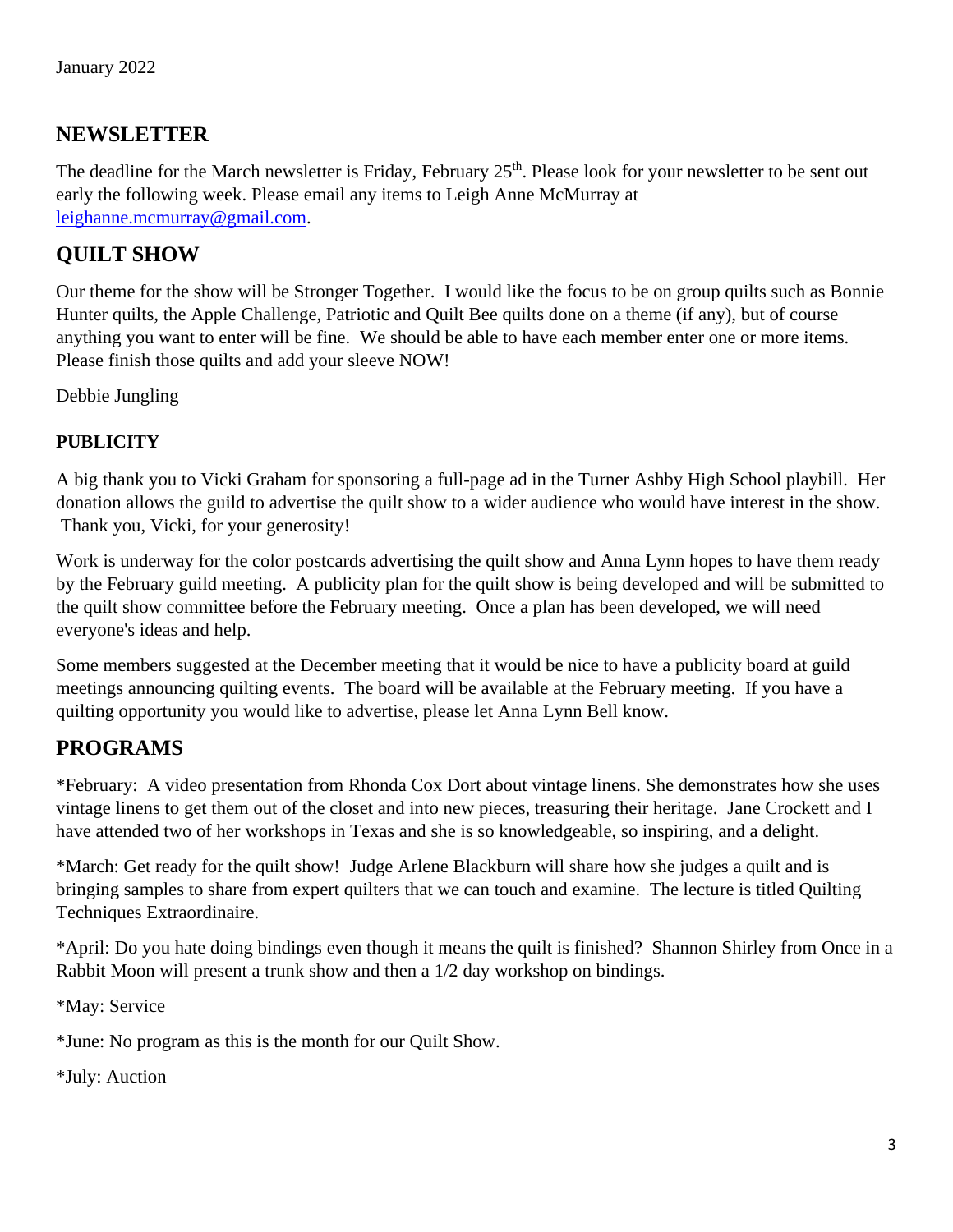#### January 2022

\*August: Meet Judy Gula from Artistic Artifacts in Alexandria. She will be doing a trunk show/lecture about Indonesian batiks and then a lecture/ demo titled Embellishments Explained and Illustrated.

\*September: Picnic

October: Be prepared to be educated and entertained by Carlene Halsing as she teaches us how to clean and maintain our Featherweight machines.

\*November: Service

\*December: Christmas Party

Linda Puhle, Program chair for 2022

### **FUN STUFF - Jigsaw Puzzle Exchange**

Many of our members like to take a little break from sewing once in a while to assemble jigsaw puzzles. At the recent Christmas party three of the gifts exchanged were puzzles and all were appreciated. So, in light of this, we will try something new! Starting at our next meeting we will have a jigsaw puzzle exchange. Nina is organizing this so any questions can be directed to her [\(hikeswithseamus@gmail.com\)](mailto:hikeswithseamus@gmail.com). The "rules" will be few and simple. Bring a puzzle in to share and choose a puzzle from those brought in by others. Please have the pieces contained inside a ziploc bag or secure the box with tape or a strong rubber band to prevent any disasters! If the amount of unclaimed puzzles exceeds the size of Nina's tote bag she reserves the right to donate them to an appropriate charity. Remember, you bring one AND take one so her tote bag should not become full!

### **ITEM OF INTEREST**

Connie Broy, one of our former guild members in the January 2022 Mountain Courier. Her newest quilt "Ring of Fire" is on the cover of The American Quilter's Society 2022 calendar; The quilt will soon be on it's way to Branson, MO and Paducah, KY for quilt shows. Submitted by Carolyn Purdy – thank you Carolyn!

### **MEMBERSHIP**

Remember that the renewal deadline is the end of January. Don't miss any of the 2022 Guild excitement or upcoming newsletters. Renew today if you haven't already! Form follows: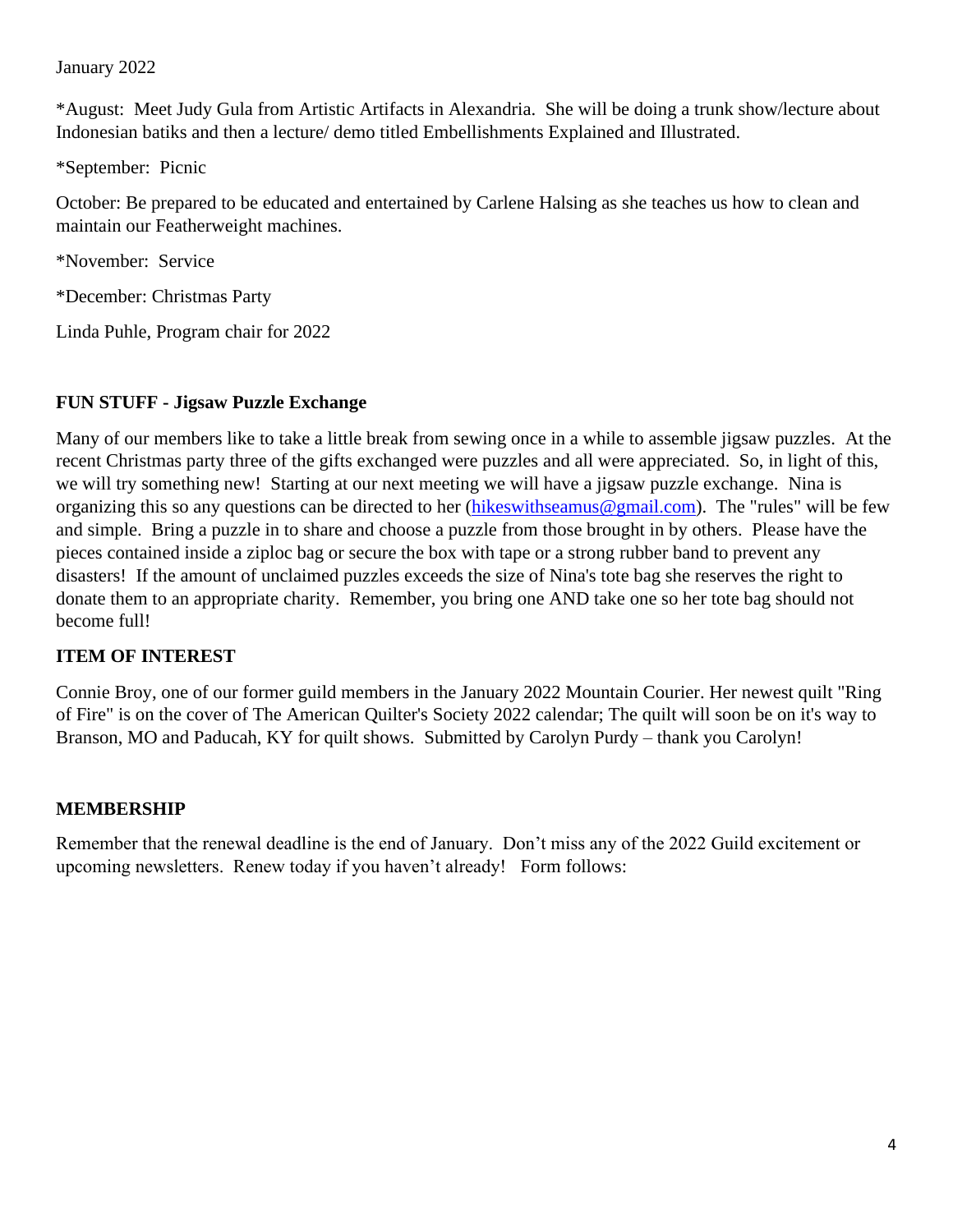### **SHENANDOAH VALLEY QUILTERS GUILD YEAR MEMBERSHIP APPLICATION February 1, 2022 – January 31, 2023**

( ) Renewal Membership ( ) New Membership Date of Application: \_\_\_\_\_\_\_\_\_\_\_\_\_\_\_\_\_ Check Number: \_\_\_\_\_\_\_\_\_\_\_\_ Cash: \_\_\_\_\_\_\_\_\_\_\_\_\_\_

This form should be completed in its entirety and returned with your check for **\$25.00 (which includes your newsletter by e-mail).** If you want to receive the newsletter by postal mail, please include an additional \$15. Mail to:

> The Shenandoah Valley Quilters Guild c/o Membership Chair P. O. Box 913 Harrisonburg, VA 22803

**Note: If you wish to have your membership card and receipt mailed to you, please include a stamped, self-addressed envelope with your application and check.**

| Please print name as you want it on Membership card and Badge Month Day |             |  |                  |        |  |  |
|-------------------------------------------------------------------------|-------------|--|------------------|--------|--|--|
| <b>YEARS A MEMBER</b> (To update the Membership List): __________       |             |  |                  |        |  |  |
|                                                                         |             |  |                  |        |  |  |
|                                                                         |             |  |                  |        |  |  |
|                                                                         |             |  |                  |        |  |  |
|                                                                         |             |  |                  |        |  |  |
| TELEPHONE: ____ - _____ - ______                                        |             |  |                  | EMAIL: |  |  |
|                                                                         | (Area Code) |  |                  |        |  |  |
|                                                                         |             |  | <b>WHY JOIN?</b> |        |  |  |

A place to meet and greet old friends and make new friends; a place to relax and get away from the everyday problems; a place to share in the fellowship of good company

## **Shenandoah Valley Quilters Guild Has It All!**